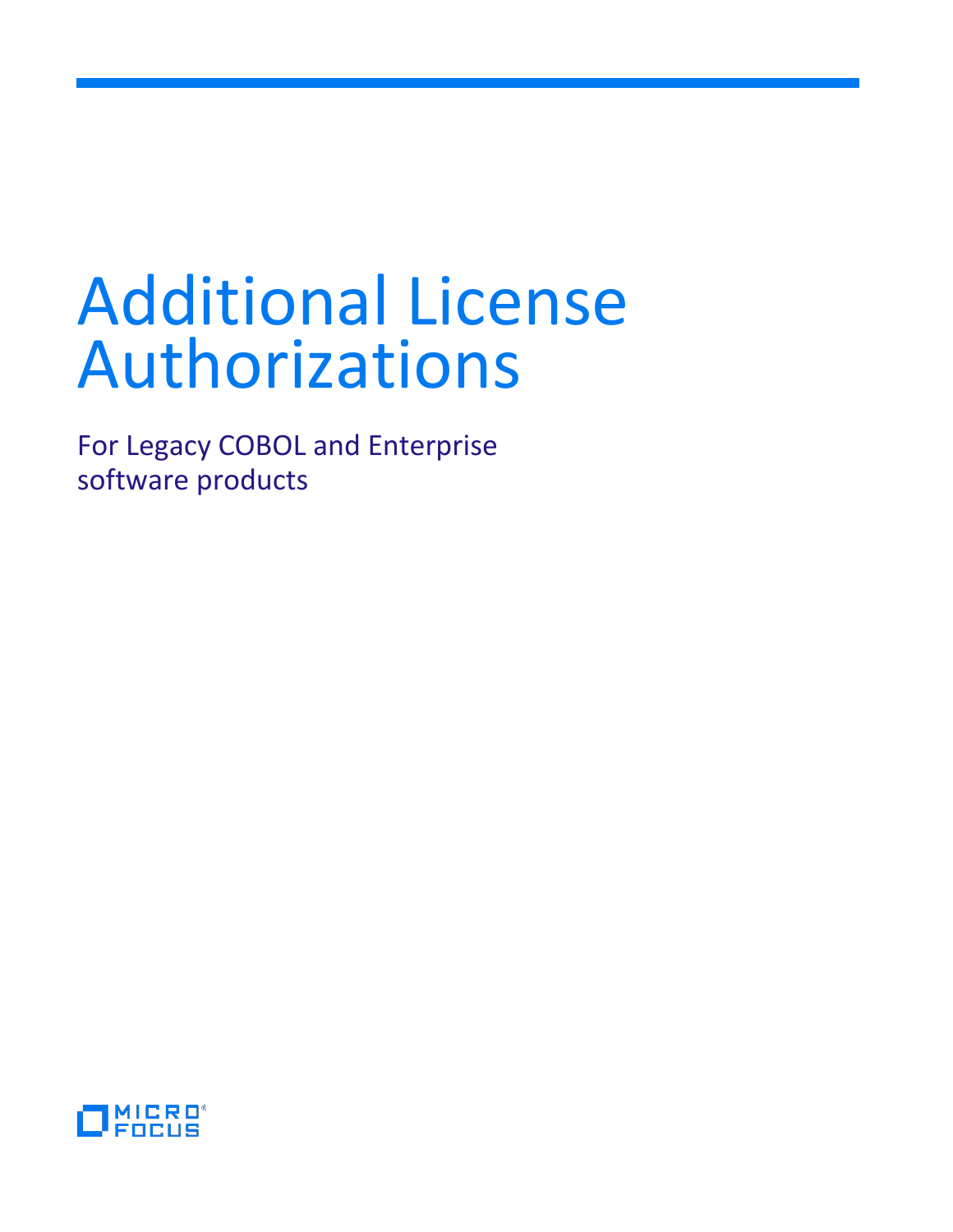This Additional License Authorizations document ("ALA") set forth the applicable License Options and additional specific software license terms that govern the authorized use of the software products specified below, and are part of the applicable agreement (i.e., Micro Focus End User License Agreement; and/or any separate agreement that grants Licensee a license to such products (e.g., Customer Portfolio Terms or other Master Agreement); and/or Quotation) (the "Applicable Agreement"). Capitalized terms used but not defined herein shall have the meanings set forth in the Applicable Agreement.

# **Products and suites covered**

| <b>Products</b>                                     | E-LTU or<br>E-Media<br>available * | Non-production<br>software class ** | <b>Term License</b><br>Non-production<br>software class (if<br>available) |
|-----------------------------------------------------|------------------------------------|-------------------------------------|---------------------------------------------------------------------------|
| <b>Application Analyzer</b>                         | Yes                                | Class <sub>2</sub>                  | Class 2                                                                   |
| <b>Application Architect</b>                        | Yes                                | Class 2                             | Class 2                                                                   |
| Application Server (all variants)                   | Yes                                | Class 2                             | Class 2                                                                   |
| Appmaster Builder (all variants)                    | Yes                                | Class <sub>2</sub>                  | Class <sub>2</sub>                                                        |
| <b>APS</b>                                          | Yes                                | Class 2                             | Class 2                                                                   |
| <b>COBOL Workbench</b>                              | Yes                                | Class 2                             | Class <sub>2</sub>                                                        |
| Data Express (all variants)                         | Yes                                | Class <sub>2</sub>                  | Class <sub>2</sub>                                                        |
| Data Masking Module                                 | Yes                                | Class 2                             | Class 2                                                                   |
| Dialog System                                       | Yes                                | Class 2                             | Class <sub>2</sub>                                                        |
| kbAIM Code for zSeries                              | Yes                                | Class 2                             | Class 2                                                                   |
| Mainframe Access Suite (all variants)               | Yes                                | Class 2                             | Class 2                                                                   |
| Mainframe Express Enterprise Edition (all variants) | Yes                                | Class 2                             | Class 2                                                                   |
| Mainframe Express (all variants)                    | Yes                                | Class <sub>2</sub>                  | Class <sub>2</sub>                                                        |
| Mainframe Manager                                   | Yes                                | Class <sub>2</sub>                  | Class <sub>2</sub>                                                        |
| Migrationware (all variants)                        | Yes                                | Class 2                             | Class 2                                                                   |
| Modernization Workbench Desktop Edition             | Yes                                | Class <sub>2</sub>                  | Class 2                                                                   |
| Modernization Workbench Server                      | Yes                                | Class 2                             | Class 2                                                                   |
| Net Express (all variants)                          | Yes                                | Class 2                             | Class 2                                                                   |
| Object COBOL Developer Suite (OCDS)                 | Yes                                | Class <sub>2</sub>                  | Class <sub>2</sub>                                                        |
| Object COBOL                                        | Yes                                | Class 2                             | Class 2                                                                   |
| Open PL/I (all variants)                            | Yes                                | Class 2                             | Class 2                                                                   |
| Open PL/I Runtime                                   | Yes                                | Class 2                             | Class 2                                                                   |
| reUZE Developer                                     | Yes                                | Class <sub>2</sub>                  | Class 2                                                                   |
| reUZE Server                                        | Yes                                | Class 2                             | Class <sub>2</sub>                                                        |
| Revolve (all variants)                              | Yes                                | Class 2                             | Class <sub>2</sub>                                                        |
| Server Enterprise Edition (all variants)            | Yes                                | Class 2                             | Class <sub>2</sub>                                                        |
| Server Express (all variants)                       | Yes                                | Class 2                             | Class 2                                                                   |
| Server for .NET                                     | Yes                                | Class 2                             | Class 2                                                                   |
| Server for COBOL (all variants)                     | Yes                                | Class 2                             | Class 2                                                                   |
| Server for Mainframe Migration (all variants)       | Yes                                | Class 2                             | Class 2                                                                   |
| Server for SOA (all variants)                       | Yes                                | Class 2                             | Class 2                                                                   |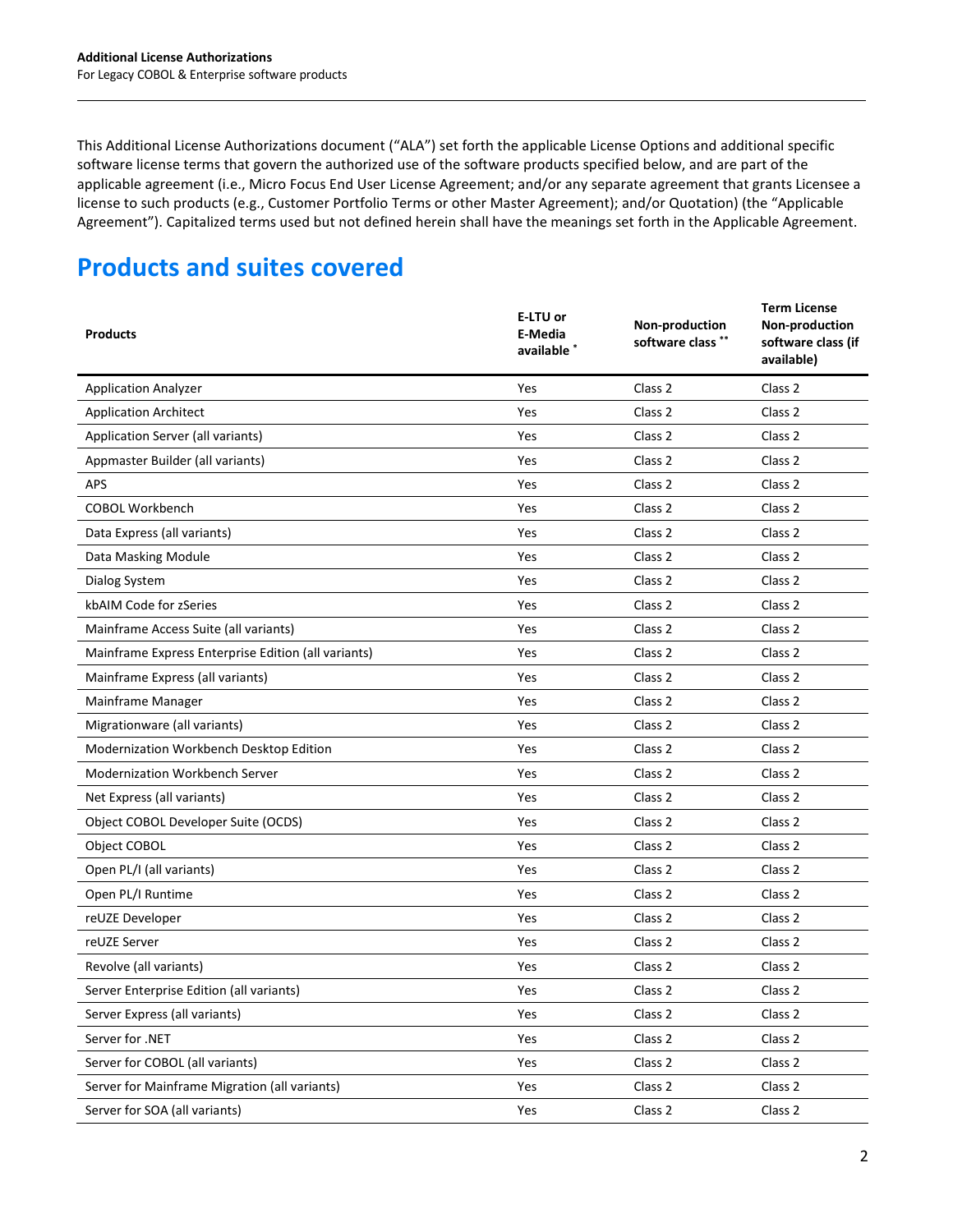#### **Additional License Authorizations**

For Legacy COBOL & Enterprise software products

| <b>Products</b>                       | E-LTU or<br>E-Media<br>available * | Non-production<br>software class ** | <b>Term License</b><br>Non-production<br>software class (if<br>available) |
|---------------------------------------|------------------------------------|-------------------------------------|---------------------------------------------------------------------------|
| <b>Studio for Mainframe Migration</b> | Yes                                | Class 2                             | Class 2                                                                   |
| XDB Maintain (all variants)           | Yes                                | Class 2                             | Class 2                                                                   |
| XDBC (all variants)                   | Yes                                | Class 2                             | Class 2                                                                   |

| <b>Suites</b>                            | E-LTU or<br>E-Media<br>available * | Non-production<br>software class ** | <b>Term License</b><br>Non-production<br>software class (if<br>available) |
|------------------------------------------|------------------------------------|-------------------------------------|---------------------------------------------------------------------------|
| Studio Enterprise Edition (all variants) | Yes                                | Class <sub>2</sub>                  | Class 2                                                                   |
| Studio for COBOL Developers              | Yes                                | Class <sub>2</sub>                  | Class <sub>2</sub>                                                        |
| Studio for ISVs                          | Yes                                | Class <sub>2</sub>                  | Class <sub>2</sub>                                                        |

\* Any product sold as E-LTU or E-Media shall be delivered electronically regardless of any contrary designation in a purchase order. \*\* Additional licenses solely for non-production use may be available as specified in the Non-Production Licensing Guide found at **[software.microfocus.com/legal/software-licensing](http://software.microfocus.com/legal/software-licensing)** depending on the non-production software class specified above. Any such nonproduction licenses will be subject to the Non-Production Licensing Guide and the applicable License Option terms and conditions set forth in this ALA.

# **Definitions**

| Term                              | <b>Definition</b>                                                                                                                                                                                                                                                                                                                                                                                                                                               |
|-----------------------------------|-----------------------------------------------------------------------------------------------------------------------------------------------------------------------------------------------------------------------------------------------------------------------------------------------------------------------------------------------------------------------------------------------------------------------------------------------------------------|
| <b>Authorized User</b>            | Means a single user that has been authorized by Licensee to use the Licensed Software or any device or<br>other software program that may access the Licensed Software, either directly or indirectly through any<br>other software program, regardless of how such access occurs or if such individual uses any hardware or<br>software that reduces the apparent number of users who are using the Licensed Software, such as by<br>using a terminal service. |
| <b>Batch Processing</b>           | Means the execution of one or more tasks, transactions or programs by a computer system without the<br>continuous interaction of the end user with the Licensed Software for the entire period during which<br>each such task, transaction or program is being executed by the system. Batch processing includes<br>situations where a queue of jobs is processed as resources become available and is in contrast to<br>transaction or interactive processing. |
| <b>Concurrent Users</b>           | Means individuals who, at the same point in time, have accessed or used the Licensed Software via any<br>device or other software program, directly or indirectly, regardless of how such access occurs or whether<br>such user uses any hardware or software that reduces the apparent number of users who are using the<br>Licensed Software, such as by using a terminal service.                                                                            |
| Core                              | Means a physical (not virtual) subunit within a CPU on a single chip that handles the main computational<br>activities of a computer. A CPU may have one or more Cores and therefore be a "Multicore CPU" if it has<br>more than one Core.                                                                                                                                                                                                                      |
| CPU or Central Processing<br>Unit | Means a data processing unit, normally identified with a single microchip mounted on a single circuit<br>board and can comprise several Cores.                                                                                                                                                                                                                                                                                                                  |
| E-LTU and E-Media                 | Means products which are electronically delivered only, and as such any reference to FOB Destination or<br>delivery methods that are stated on your purchase order other than electronic shall be null and void with<br>respect to these E-LTU or E-Media products.                                                                                                                                                                                             |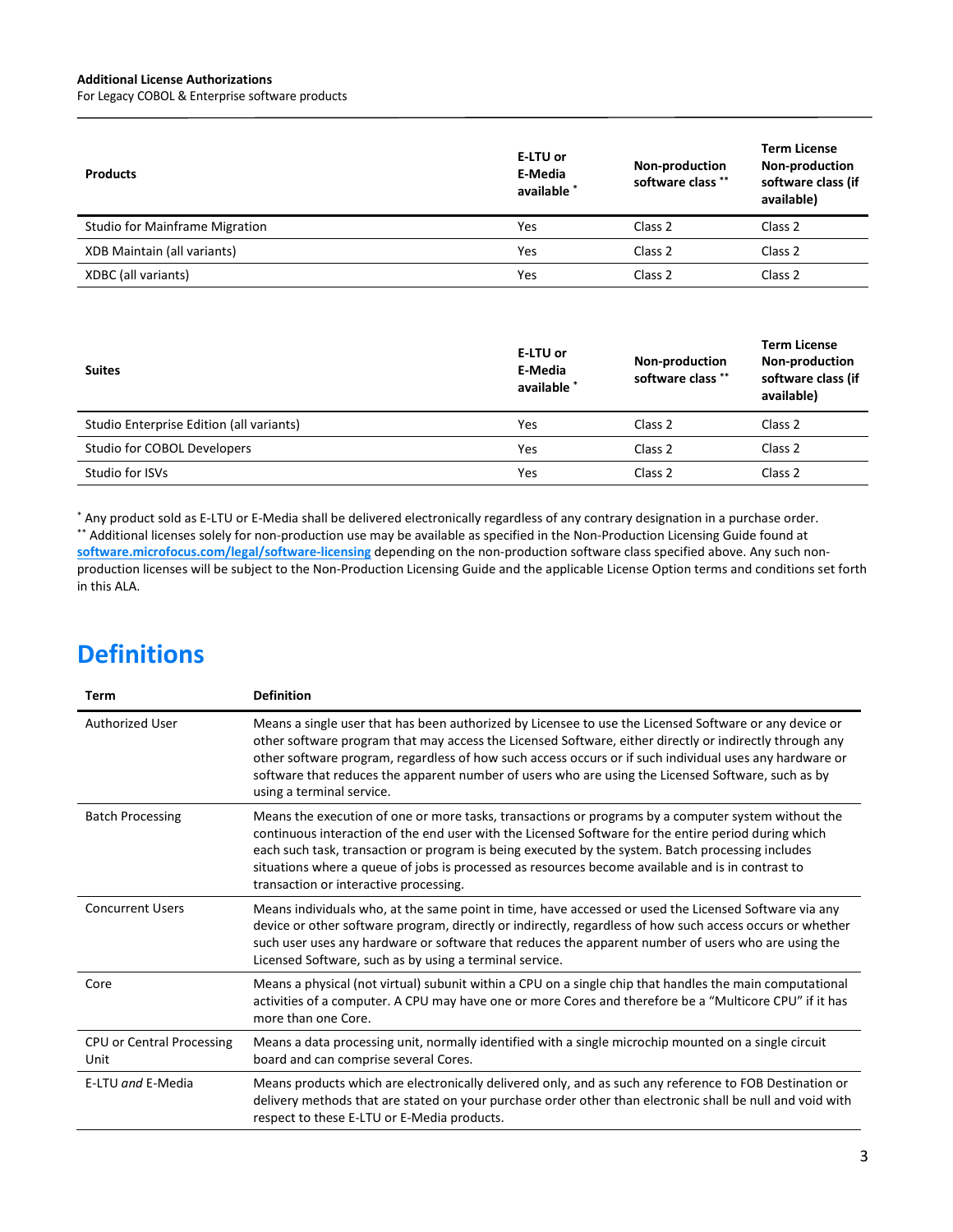#### **Additional License Authorizations**

For Legacy COBOL & Enterprise software products

| Term                     | <b>Definition</b>                                                                                                                                                                                                                                                                                                                                                                                                                                                                                                                                                                                                                                                                                                                                                                                                                           |
|--------------------------|---------------------------------------------------------------------------------------------------------------------------------------------------------------------------------------------------------------------------------------------------------------------------------------------------------------------------------------------------------------------------------------------------------------------------------------------------------------------------------------------------------------------------------------------------------------------------------------------------------------------------------------------------------------------------------------------------------------------------------------------------------------------------------------------------------------------------------------------|
| <b>Hard Partitioning</b> | Means using hard physical partitioning to physically segment a single larger server or machine into<br>separate and distinct smaller systems where each separate system acts as a physically independent, self-<br>contained server or machine with its own CPUs, operating system, separate boot area, memory,<br>input/output subsystem and network resources (each known as a "Hard Partition"). Examples of Hard<br>Partitioning methods include: Dynamic System Domains (DSD) -- enabled by Dynamic Reconfiguration<br>(DR), Solaris Zones (also known as Solaris Containers, capped Zones/Containers only), LPAR (adds DLPAR<br>with AIX 5.2), Micro-Partitions (capped partitions only), vPar, nPar, Integrity Virtual Machine (capped<br>partitions only), Secure Resource Partitions (capped partitions only), and Fujitsu's PPAR. |
| Named User               | Means a single user that has been authorized by Licensee to use the Licensed Software.                                                                                                                                                                                                                                                                                                                                                                                                                                                                                                                                                                                                                                                                                                                                                      |
| Platform                 | Means a hardware chipset (e.g., PA-RISC, Itanium, x86, or SPARC) and operating system (e.g., Windows,<br>Linux, Solaris, AIX, or HP-UX) combination.                                                                                                                                                                                                                                                                                                                                                                                                                                                                                                                                                                                                                                                                                        |
| Soft Partitioning        | Means using an operating system resource manager to segment and limit the number of Cores, CPUs, or<br>other processing devices utilized by the Licensed Software by creating areas where processor resources<br>are allocated and limited within the same operating system (each such area known as a "Soft Partition").<br>Examples of such Soft Partitioning include: Solaris 9 Resource Containers, AIX Workload Manager, HP<br>Process Resource Manager, Affinity Management, Oracle VM, and VMware.                                                                                                                                                                                                                                                                                                                                   |
| <b>Virtual Machine</b>   | Means a software implementation that can run its own operating system and execute programs like a<br>physical machine where the software running inside the virtual machine is limited to the resources and<br>abstractions provided by the virtual machine.                                                                                                                                                                                                                                                                                                                                                                                                                                                                                                                                                                                |

# **License Options**

The following License Options are the types of licenses available for a given software product as further specified in this ALA. The applicable License Option for a license shall be as set forth in the Applicable Agreement or Product Order. Those products with only one License Option available shall be governed by such License Option whether or not stated in the Applicable Agreement or Product Order unless otherwise agreed in writing between Licensee and Licensor.

#### **Named User License**

Licensed Software provided under this License Option gives Licensee the right to install the Licensed Software on a single physical machine or server for use solely by the number of Named Users expressly authorized by Licensor in the Product Order for such license for whom Licensee has paid the applicable license fee. Each such Named User has the right to unlimited access to the Licensed Software on such single machine or server. A Named User License is required for each Named User that uses an installation of the Licensed Software. For example, if Named User A and Named User B both use the same two separate installations of the Licensed Software, a total of four Named User Licenses would be required for such use. Licensor reserves the right at any time to require Licensee to provide a list of the Named Users. Licensee may change a Named User provided that the change is made either (i) permanently, or (ii) temporarily to accommodate the use of the Licensed Software by a temporary worker while the Named User is absent, but in each case no more than once every 30 days. Licensee may not use the Licensed Software for user acceptance testing, system/load testing, production or deployment. For purposes of this ALA, a Named User License is considered to be a Development License.

# **Concurrent User License**

Licensed Software provided under this License Option gives Licensee the right to install the Licensed Software on multiple physical host machines or servers for use solely by the maximum number of Concurrent Users expressly authorized by Licensor in the Product Order for such license for whom Licensee has paid the applicable license fee. Licensee may not use the Licensed Software for user acceptance testing, system/load testing, production or deployment. For purposes of this ALA, a Concurrent User License is considered to be a Development License.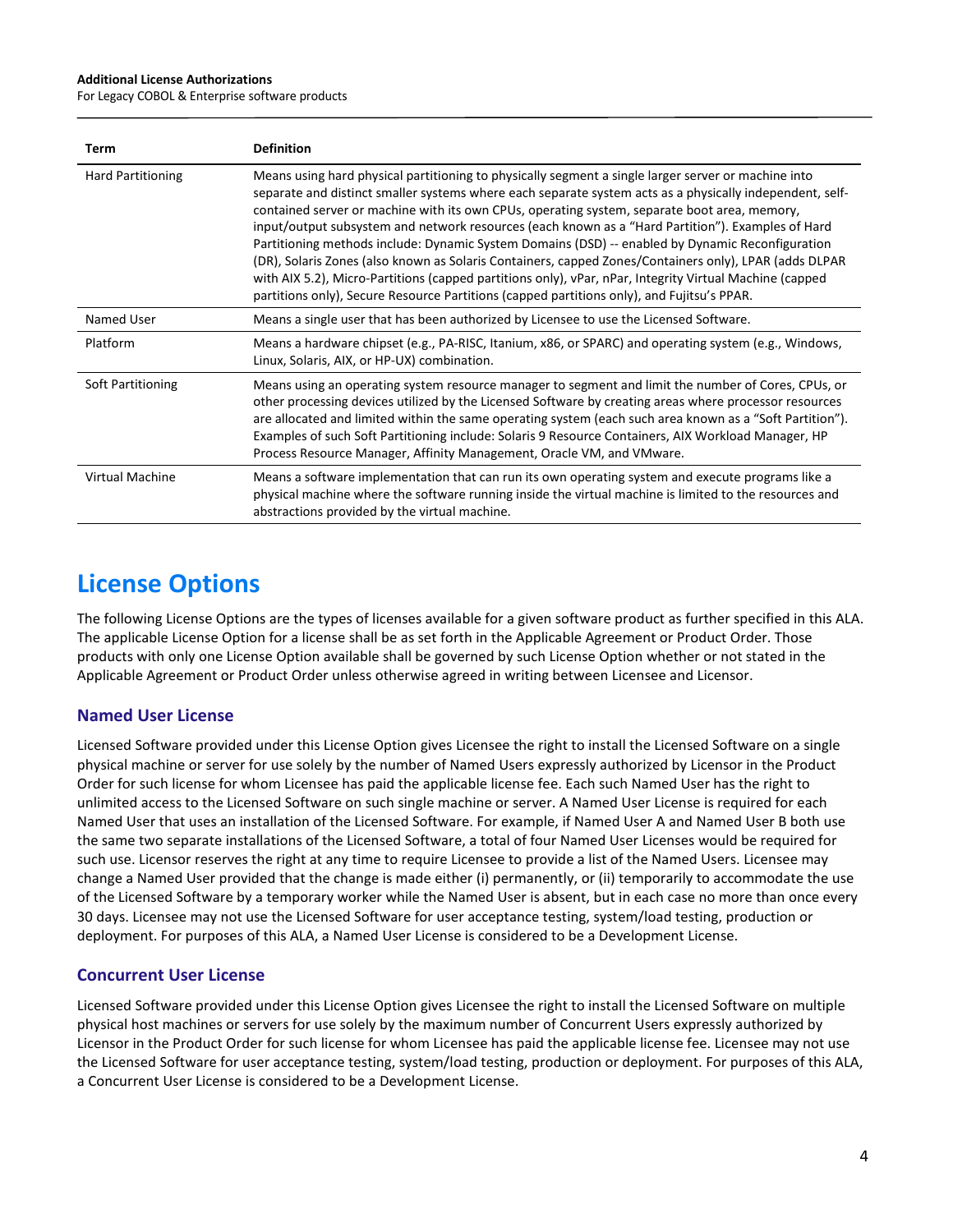# **User License (Authorized Users)**

Licensed Software provided under this License Option gives Licensee the right to install the Licensed Software on an unlimited number of physical servers for use by up to the total number of Authorized Users expressly authorized by Licensor in the Product Order for such license for whom Licensee has paid the applicable license fee. The Licensed Software may not be used or accessed by (i) individuals who are not Authorized Users; or (ii) any other software or hardware device that does not require an individual to use or access it, including, without limitation, Batch Processing. Licensor reserves the right at any time to require Licensee to provide a list of the Authorized Users. Licensee may change an Authorized User provided that the change is made either (i) permanently, or (ii) temporarily to accommodate the use of the Licensed Software by a temporary worker while the Authorized User is absent, but in no event more than once every 30 days. This License Option may be further subject to the Additional License Options set forth below in this ALA. For purposes of this ALA, a User License (Authorized Users) is considered to be a Deployment License.

# **Server License (Concurrent Users), Concurrent (Standard), Concurrent (Transaction/Batch)**

Licensed Software provided under this License Option gives Licensee the right to install the Licensed Software on a single physical machine or server for use by the maximum number of Concurrent Users expressly authorized by Licensor in the Product Order for such license for whom Licensee has paid the applicable license fee. The Licensed Software may not be used or accessed by any other software or hardware device that does not require an individual to use or access it including, without limitation, Batch Processing. A license cannot be split into multiple licenses of lesser quantity (e.g., a license for 10 Concurrent Users cannot be split into two licenses of five Concurrent Users each) without Licensor's prior written consent and possible provision of different license keys. This License Option may be further subject to the Additional License Options set forth below in this ALA. For purposes of this ALA, this license option is considered to be a Deployment License.

# **Server License (per core) or Server License (per IFL)**

Licensed Software provided under this License Option gives Licensee the right to install the Licensed Software on a single physical machine or server ("Host Server") and have the Licensed Software executed by up to the total number of (i) Cores in the case of a Server License (per core), or (ii) Integrated Facility for Linux processors ("IFLs") in the case of a Server License (per IFL), specified for the license in the applicable Product Order ("License Specification"). If the number of Cores is not specified for a CPU in the event a CPU is specified in the License Specification, such CPU shall be considered to be single-Core. A license covering all physical Cores or IFLs, as applicable, that are contained in and/or can be accessed by the Host Server ("Total Processors") is required with all applicable license fees paid, even if one or more of such Cores or IFLs are not accessing or running the Licensed Software for any reason. For example, if 32 Cores are the Total Processors on the Host Server, but only 16 Cores are utilized to execute the Licensed Software, a 32-Core license is required notwithstanding the fact that 16 of the 32 Cores may not actually be accessing the Licensed Software. Each Core on a multi-core CPU requires a license covering each such Core. For example a Host Server with Total Processors consisting of a single quad-core CPU will require a 4-Core license.

Licensed Software provided under this License Option is for use by an unlimited number of Licensee's internal users, other software devices and hardware devices. **Server License (per core) and Server License (per IFL) are the only license types authorized for any Batch Processing.** Licensor reserves the right at any time to require Licensee to provide a specification of the Host Server. Licensee is required to purchase a license for the Total Processors on each Host Server that accesses or uses the Licensed Software either directly or indirectly through any other software program, regardless of how such access occurs, or if the Host Server, CPU or operator uses any hardware or software that reduces the apparent number of Cores, IFLs, or other processing devices that are using the Licensed Software, such as by using a terminal service. This License Option may be further subject to the Additional License Options set forth below in this ALA. For purposes of this ALA, a Server License (per core) and Server License (per IFL) are considered to be Deployment Licenses.

# **Terabytes License**

Licensed Software provided under this option gives Licensee the right to utilize the Licensed Software with the volume of data (the number of terabytes) identified in the Product Order for each of the applicable modules or extensions licensed with the Licensed Software. Volume of data is measured as the original volume of Licensee's production data to be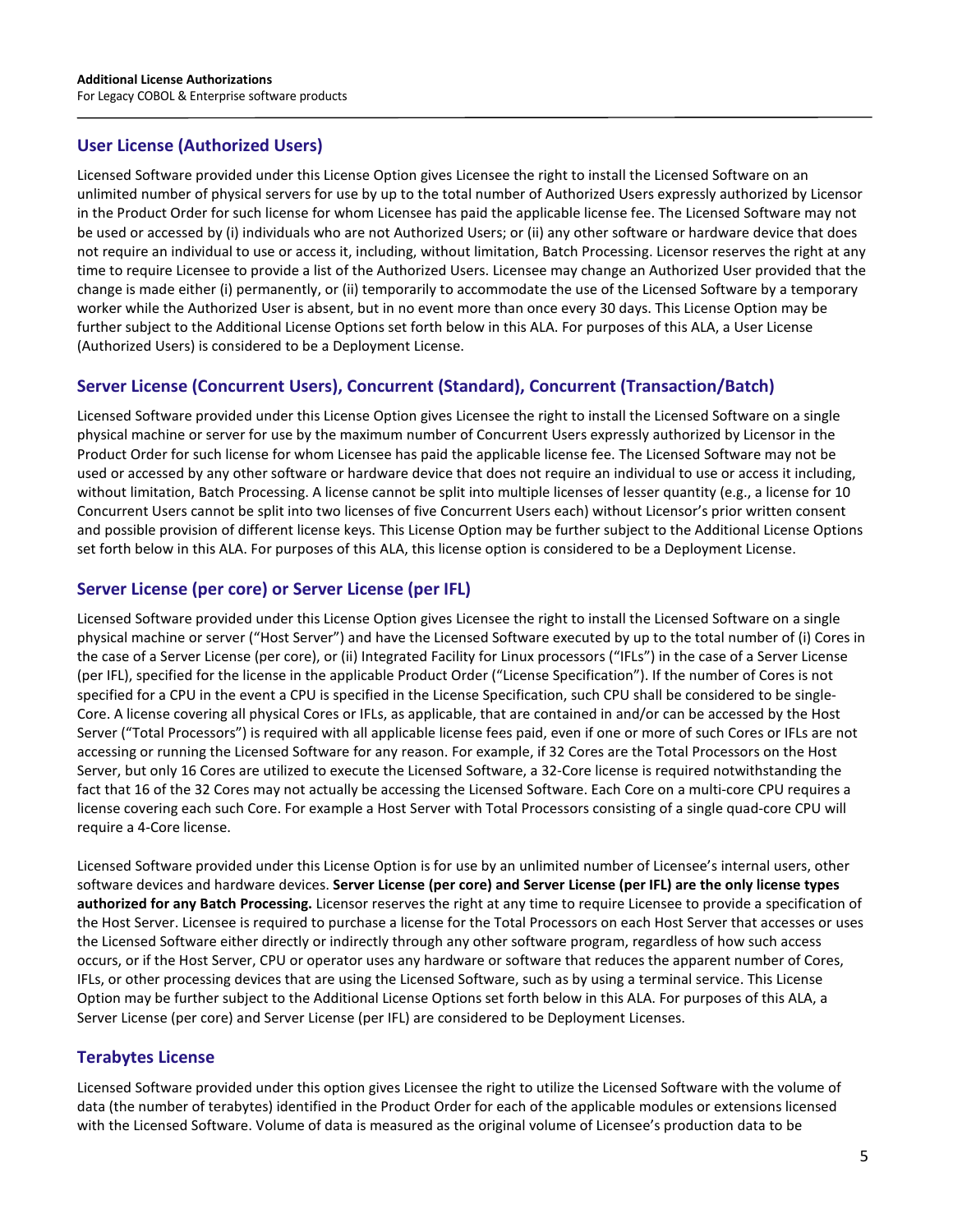processed utilizing the Licensed Software before any data reduction process by the Licensed Software or otherwise has been applied. The same data source (defined as a database table or a file) and data may be processed multiple times without counting it more than once towards the total volume of data processed by the Licensed Software, however any additional data and/or data sources (that is, new or increased amounts to the original data source) are counted cumulatively towards such total volume of data number.

# **Additional License Options**

The following additional License Options may also apply to one of the License Options above if set forth in the applicable Product Order notwithstanding anything else to the contrary in this ALA:

#### **Test License**

Licensed Software provided under this License Option gives Licensee a limited license to use the Licensed Software solely for Licensee's internal testing purposes on a single computer subject to this section and the restrictions applicable to the type of license specified in the applicable Product Order (e.g., Server License (per core)) as set forth elsewhere in this ALA. In the event of a conflict, the terms and conditions in this section shall prevail. At no time may Licensee use the Licensed Software for development, commercial, or production purposes, nor may Licensee reproduce or distribute the Licensed Software or any software application programs created with it. Licensee's results of benchmark or other performance tests run on or using the Licensed Software may not be disclosed to any third party without Licensor's prior written consent.

#### **Disaster Recovery License**

Licensed Software provided under this License Option gives Licensee a limited license to use the Licensed Software solely on a Disaster Recovery System subject to this section and the restrictions applicable to the type of license specified in the applicable Product Order (e.g., Server License (per core)) as set forth elsewhere in this ALA. In the event of a conflict, the terms and conditions in this section shall prevail. A Disaster Recovery System is a single machine on which the Licensed Software is installed but is not instantiated, running, or otherwise in use except: (i) if a disaster arises and the single machine for which the Disaster Recovery System is configured to recover or replace (known as the "Primary Machine" in this clause) is unavailable, (ii) for the purposes of periodic disaster recovery testing, and/or (iii) for periodic system diagnostics or maintenance of the Disaster Recovery System itself. A Disaster Recovery License cannot be used: (a) concurrently with any other license for the Licensed Software or in any production, test, or development environments except while the Primary Machine is being recovered or replaced in a disaster recovery situation, or (b) for load-balancing, failover, testing (other than disaster recovery testing), clustering, or training purposes. Additional copies for use in production, test, and/or development environments, or for load-balancing, failover, clustering, or training purposes, must be purchased separately. The license quantity and metric of any Disaster Recovery License installed may not be less than the license quantity and metric of the standard license for the Licensed Software on the Primary Machine.

#### **Failover License**

Licensed Software provided under this License Option gives Licensee a limited license to use the Licensed Software solely on a Failover System subject to this section and the restrictions applicable to the type of license specified in the applicable Product Order (e.g., Server License (per core)) as set forth elsewhere in this ALA. A Failover System is a single machine on which the Licensed Software is installed and running, but only used to prepare for the recovery or replacement of the single machine for which the Failover System is configured to recover or replace (known as the "Primary Machine" in this clause), up to and including real-time data backups, mirroring, or any other activity to allow a synchronized switch-over from the Primary Machine. Licensee may not use the Failover License for any other purpose such as production, testing (other than failover testing), development, or training except during a disaster where the Primary Machine is unavailable. Licensee may not use the Licensed Software for load-balancing or clustering; a separate license for each of those use cases is required to be purchased by Licensee. The license quantity and metric of any Failover License installed may not be less than the license quantity and metric of the standard license for the Licensed Software on the Primary Machine.

#### **Batch License**

Where any Licensed Software is designated as a Batch License or "Batch-Only" in the applicable Product Order using such description or similar terminology, such Licensed Software may only be used to perform batch processing on a single computer subject to the restrictions applicable to the type of license specified in the applicable Product Order (e.g., Server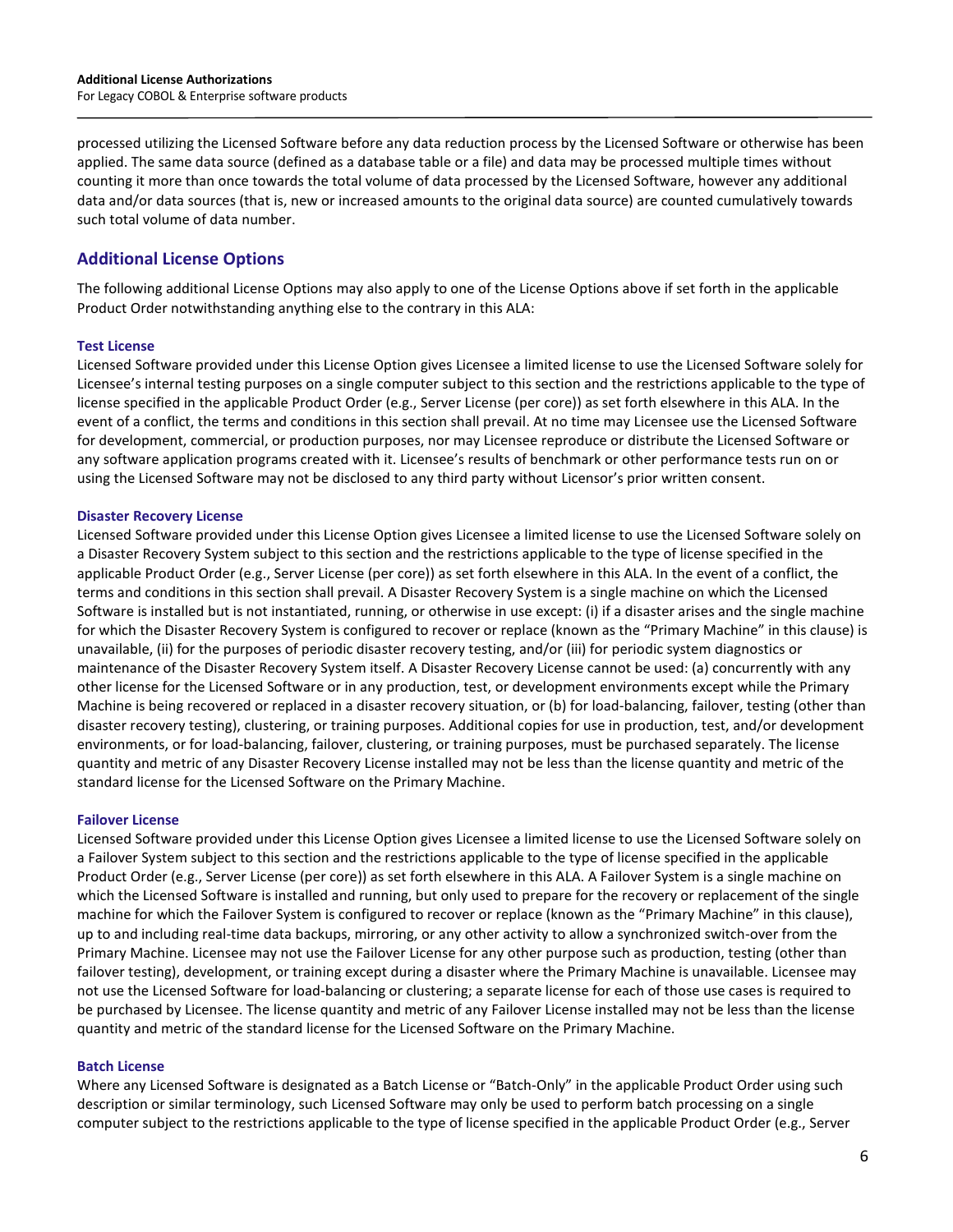License (per core)) as set forth elsewhere in this ALA. In the event of a conflict, the terms and conditions in this section shall prevail.

#### **Third Party Usage License Extension**

For a license for which a Third Party Usage License Extension has been purchased, such license can be used by third party contractors of Licensee, notwithstanding any restriction to the contrary in the Applicable Agreement, provided that (1) each such third party is under a written obligation of confidentiality and restrictions of use which provide for protections and limitations of use of the license no less restrictive than the Applicable Agreement, (2) the license will only be used on behalf of Licensee, (3) such use is subject to the terms and conditions of the Applicable Agreement, and (4) Licensee remains liable for any breach by any such third party of the terms of the Applicable Agreement.

#### **Off Continent License Extension**

For a license for which an Off Continent License Extension has been purchased, such license can be used worldwide, except where prohibited by applicable law, notwithstanding any restriction to the contrary in the Applicable Agreement.

# **Software Specific Terms**

#### **Application Analyzer**

The following License Options apply: Named User License, Concurrent User License.

#### **Application Architect**

The following License Options apply: Named User License.

#### **Application Server (all variants)**

The following License Options apply: Named User License, User License (Authorized Users), Server License (Concurrent Users), Concurrent (Standard), Concurrent (Transaction/Batch), Server License (per Core).

With any valid and properly granted license to this Licensed Software, Licensee may reproduce and distribute internally, in whole or in part, subject to the applicable License Option as set forth in this ALA and the applicable Product Order, any software application program created by Licensee using the corresponding development program (if separately licensed to Licensee by Licensor) ("Licensee Application Software"). In such event Licensee shall (a) include Licensor's copyright notice for the Licensed Software on any product label and as a part of any sign-on message for such Licensee Application Software product; and (b) indemnify, hold harmless and defend Licensor and its third-party suppliers from and against any claims or lawsuits, including attorneys' fees, legal fees and court costs that arise out of, or result from, the use or distribution of such Licensee Application Software.

Licensee can only reproduce and distribute Licensee Application Software to third parties after entering into a separate distribution agreement with Licensor. Usage and distribution of the Licensee Application Software arises both by the explicit distribution of any Licensee Application Software and by the implicit distribution and usage of any of the Licensee Application Software's functionality when linked into another software application program. Access and/or use of data, results and/or output obtained and/or generated, either directly or indirectly, and in any format whatsoever, through the use of any Licensed Software (such as when a user accesses an application that calls or uses output from another application running the Licensed Software, whether or not on the same machine or server) are deemed to be access and/or use of such Licensed Software. Licensor offers specific production licensing options for distribution to third parties which vary depending upon the license fees paid by Licensee and Licensee should contact its Licensor sales representative for more details.

#### **Appmaster Builder**

The following License Options apply: Named User License.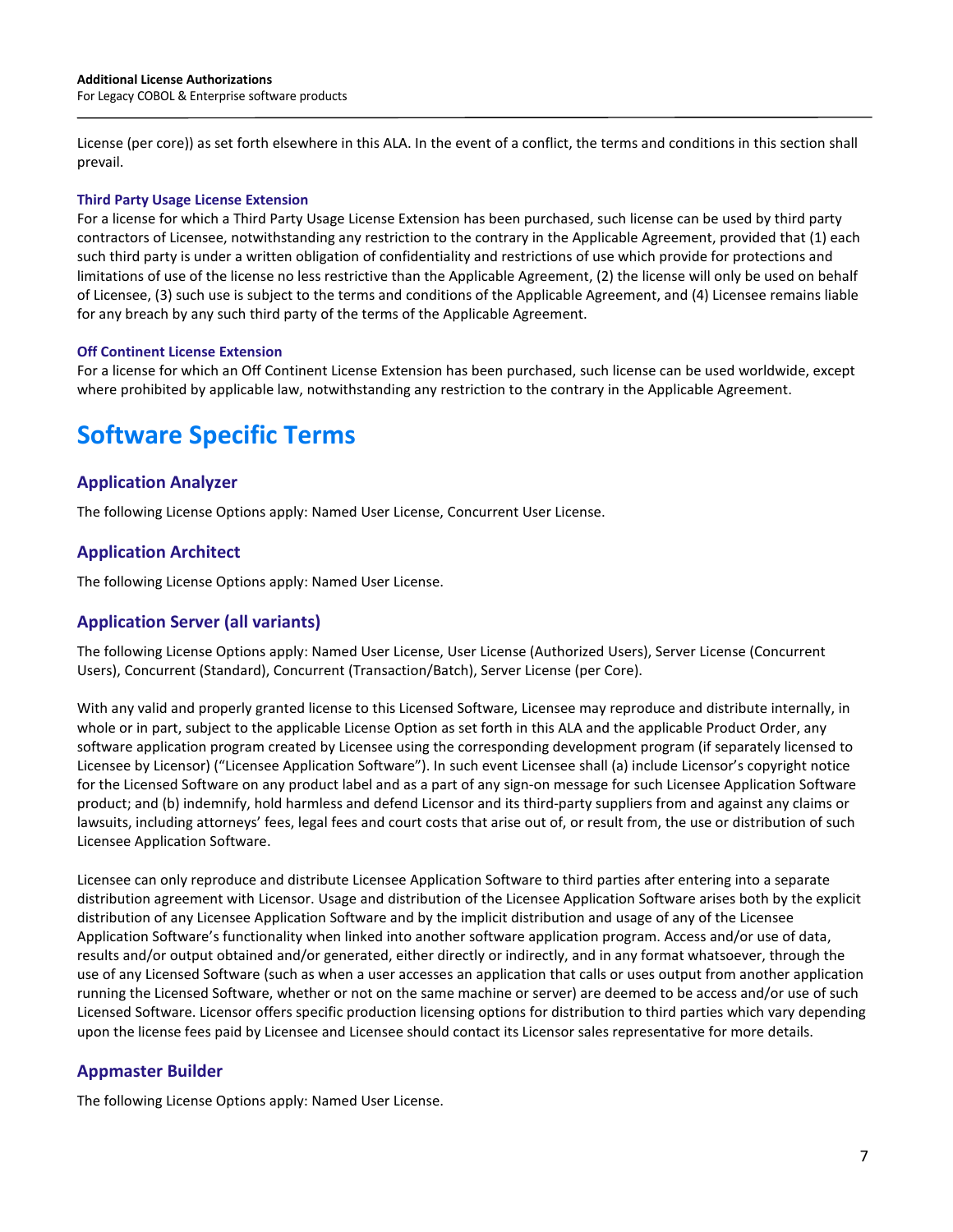#### **APS**

The following License Options apply: Named User License.

#### **COBOL Workbench**

The following License Options apply: Named User License.

#### **Data Express (all variants)**

The following License Options apply: Terabytes License.

With any valid license of Data Express, Licensee may utilize both the Data Subset Extraction and the Data Masking modules, however, Licensee may only use other modules that are expressly listed in the relevant Product Order and for which Licensee has paid the separate relevant license fee. Data Express Extensions are not included in a license for Data Express for z/OS. Data Express ODBC Extensions are licensed by Terabytes similar to a license for Data Express for z/OS except that a separate license for the Data Express ODBC Extension must be purchased for each data store and platform utilized by the Data Express ODBC Extension. Data Express Oracle Extensions are licensed by Terabytes similar to a license for Data Express for z/OS except that a separate license for the Data Express Oracle Extension must be purchased for each platform utilized by the Data Express Oracle Extension.

#### **Data Masking Module**

The following License Options apply: Terabytes License.

#### **Dialog System**

The following License Options apply: Named User License.

#### **kbAIM Code for zSeries**

The following License Options apply: Named User License.

# **Mainframe Access Suite (all variants)**

The following License Options apply: Named User License.

# **Mainframe Express (all variants), Mainframe Express Enterprise Edition (all variants)**

The following License Options apply: Named User License, Server License (per core).

The Licensed Software may only be used for development purposes. Licensee shall not use the Licensed Software, nor reproduce or distribute any files supplied as part of the Licensed Software, in order to create a compiler, interpreter, runtime support product or any other product that is generally competitive with or a substitute for the Licensed Software or any other Licensor product. Licensee may not use the Licensed Software for production purposes nor utilize or access any of the Mainframe Access portions of the Licensed Software from any product licensed separately, unless the Licensor product, Mainframe Access, has also been separately licensed from Licensor, in which case, the Mainframe Access product included as part of the Licensed Software may be installed on the number of host (mainframe) machines needed to support the licensed named users of the Licensed Software.

Where Mainframe Express**®** Enterprise Edition is the Licensed Software, the Licensed Software will contain Component Generator. In order to use the components created using Component Generator, Licensee must purchase the requisite license from Licensor and pay Licensor's required additional license fee. Upon payment of such license fee, Licensor grants Licensee a personal, non-exclusive, non-transferable license to use the components according to the type of license granted. Licensor has and will retain all ownership rights to any application source code generated by a template, wizard or similar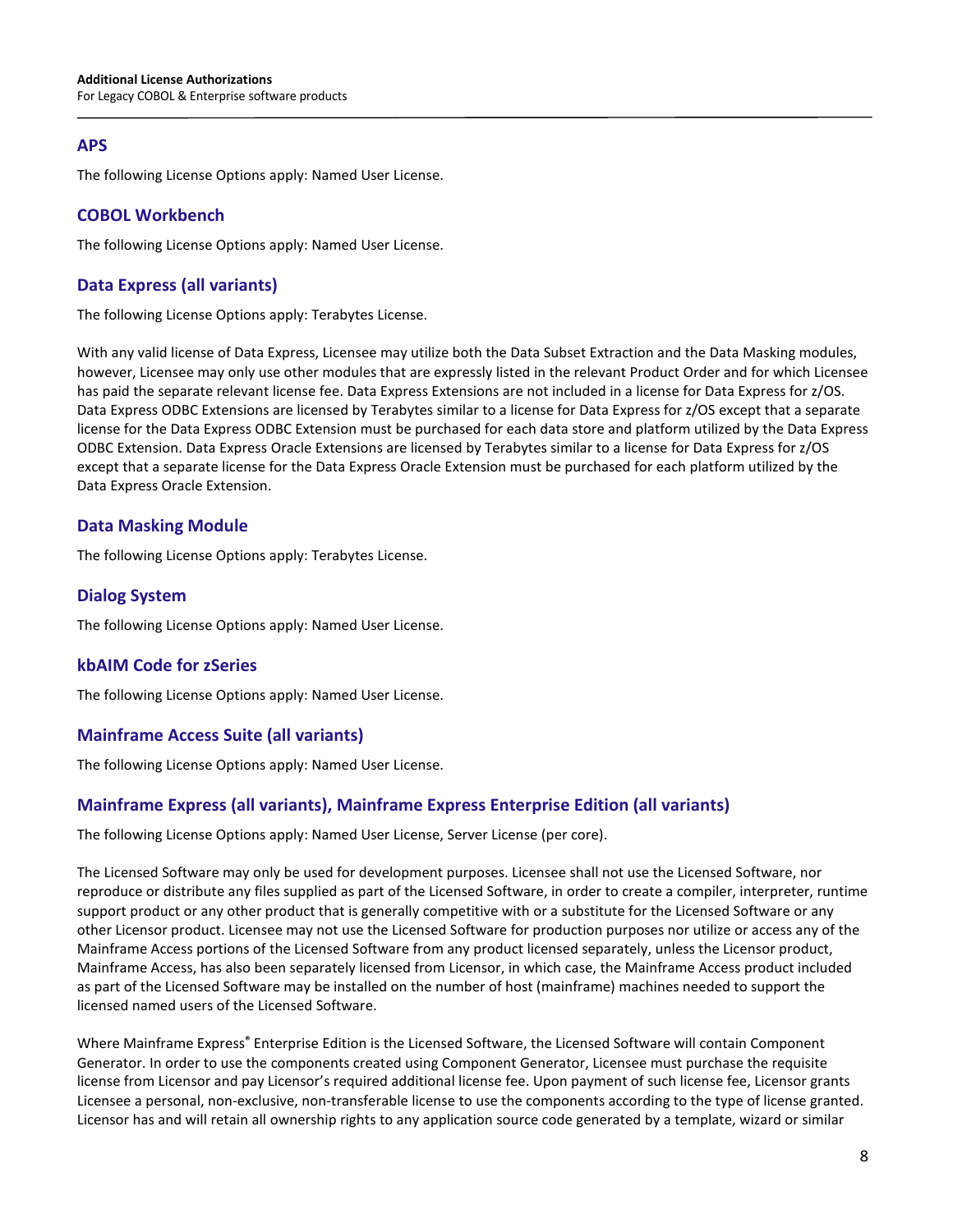functionality, ("Generated Source Code") supplied as part of the Component Generator including without limitation all patent rights, copyrights, trademarks, trade secrets, service marks, related goodwill, and confidential and proprietary information relating thereto. For the avoidance of doubt, Generated Source Code does not include Application Server Files. Licensee shall have and retain all ownership rights to Licensee's implementation of the Generated Source Code, provided that nothing in this clause shall be construed as in any way granting Licensee any right to limit or prevent: (i) Licensor from licensing any of its existing or future Licensed Software or providing any of its existing or future services to third parties; or (ii) Licensor or any other users of the Component Generator from generating and using identical or similar implementations of Generated Source Code. Licensor grants Licensee a perpetual, transferable, non-exclusive, royalty-free right to reproduce and distribute the Generated Source Code in object code form together with any implementation Licensee make thereto as a part of Licensee's application of the Licensed Software product created using the Component Generator and that such Licensee application of the Licensed Software product adds significant and primary functionality to the Generated Source Code.

Licensee may use the Micro Focus License Server that accompanies the Licensed Software to generate request or access codes for Licensee's use of the Licensed Software. Licensee may not use the Micro Focus License Server to generate multiple-user request of access codes for the Licensed Software unless Licensee has paid the appropriate license fees for each named user accessing the Licensed Software. Even when using a License Server, each unique license key may still only be installed on one unique machine.

# **Mainframe Manager**

The following License Options apply: Named User License.

#### **Migrationware (all variants)**

The following License Options apply: Named User License.

#### **Modernization Workbench Desktop Edition**

The following License Options apply: Named User License.

#### **Modernization Workbench Server**

The following License Options apply: Named User License, Concurrent User License.

Only one repository on one server is permitted per license although multiple installations of the server software can be performed on multiple machines to support the loading of sources into such single repository. Notwithstanding the foregoing, the number of workstation clients or users accessing the Licensed Software shall not exceed the number of Named Users or Concurrent Users specified in the applicable Product Order.

# **Net Express (all variants)**

The following License Options apply: Named User License.

Licensee shall not use the Licensed Software, nor reproduce or distribute any files supplied as part of the Licensed Software, in order to create a compiler, interpreter, runtime support product or any other product that is generally competitive with or a substitute for the Licensed Software or any other Licensor product.

This Licensed Software may include or generate limited licenses for Application Server or other application deployment product. If such licenses are included or generated, these limited licenses are provided solely for use by the licensed user(s) of the Licensed Software in order to unit test an application developed with the Licensed Software on the same machine or server used to develop the application and may not be used for system testing, production or deployment. Any use of this limited license outside of the development and unit testing of such applications is not permitted.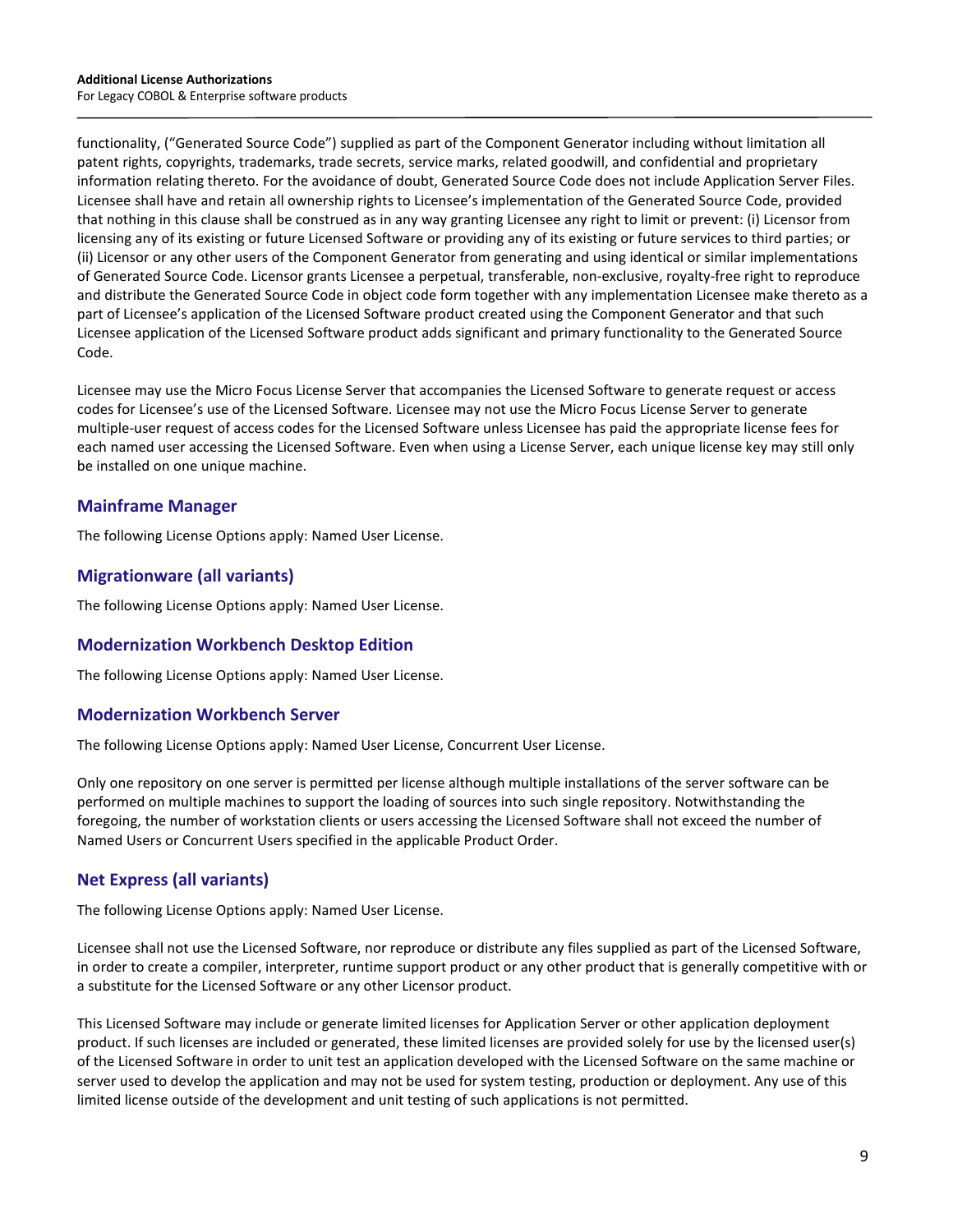Licensee may use the Micro Focus License Server that accompanies this Licensed Software to generate request or access codes for Licensee's use of the Licensed Software. Licensee may not use the Micro Focus License Server to generate multiple-user request of access codes for the Licensed Software unless Licensee has paid the appropriate license fees for each authorized user accessing the Licensed Software. Even when using a License Server, each unique license key may still only be installed on one unique machine.

# **Object COBOL Developer Suite (OCDS)**

The following License Options apply: Named User License.

#### **Object COBOL**

The following License Options apply: Named User License.

# **Open PL/I (all variants)**

The following License Options apply: Named User License, Server License (per core).

# **Open PL/I Runtime**

The following License Options apply: User License (Authorized Users), Server License (per core).

#### **reUZE Developer**

The following License Options apply: Named User License.

#### **reUZE Server**

The following License Options apply: Server License (per core).

This Licensed Software is expressly limited for use where Licensee's entire mainframe estate (the "Licensee Mainframe System") does not exceed a collective performance speed of 50 MIPS (million instructions per second). The Licensee Mainframe System shall include all mainframe systems owned, leased and/or operated (either by Licensee or a third party) by, or for the benefit of, Licensee (including but not limited to the system environment which the applicable application is being migrated from). The collective performance speed benchmark test shall be a collective measurement of the total possible performance of all such mainframe system(s). In the event that the Licensee Mainframe System exceeds a collective performance speed greater than 50 MIPS, Licensee shall not be permitted to utilize the re*UZE* software product and must contact Licensor for proper licensing of its computer system(s).

This Licensed Software is expressly limited for use by Licensee solely with a specific application(s). Such application(s) shall be designated in writing in the applicable Product Order.

# **Revolve (all variants)**

The following License Options apply: Named User License.

# **Server Express (all variants)**

The following License Options apply: Named User License.

Licensee shall not use the Licensed Software, nor reproduce or distribute any files supplied as part of the Licensed Software, in order to create a compiler, interpreter, runtime support product or any other product that is generally competitive with or a substitute for the Licensed Software or any other Licensor product.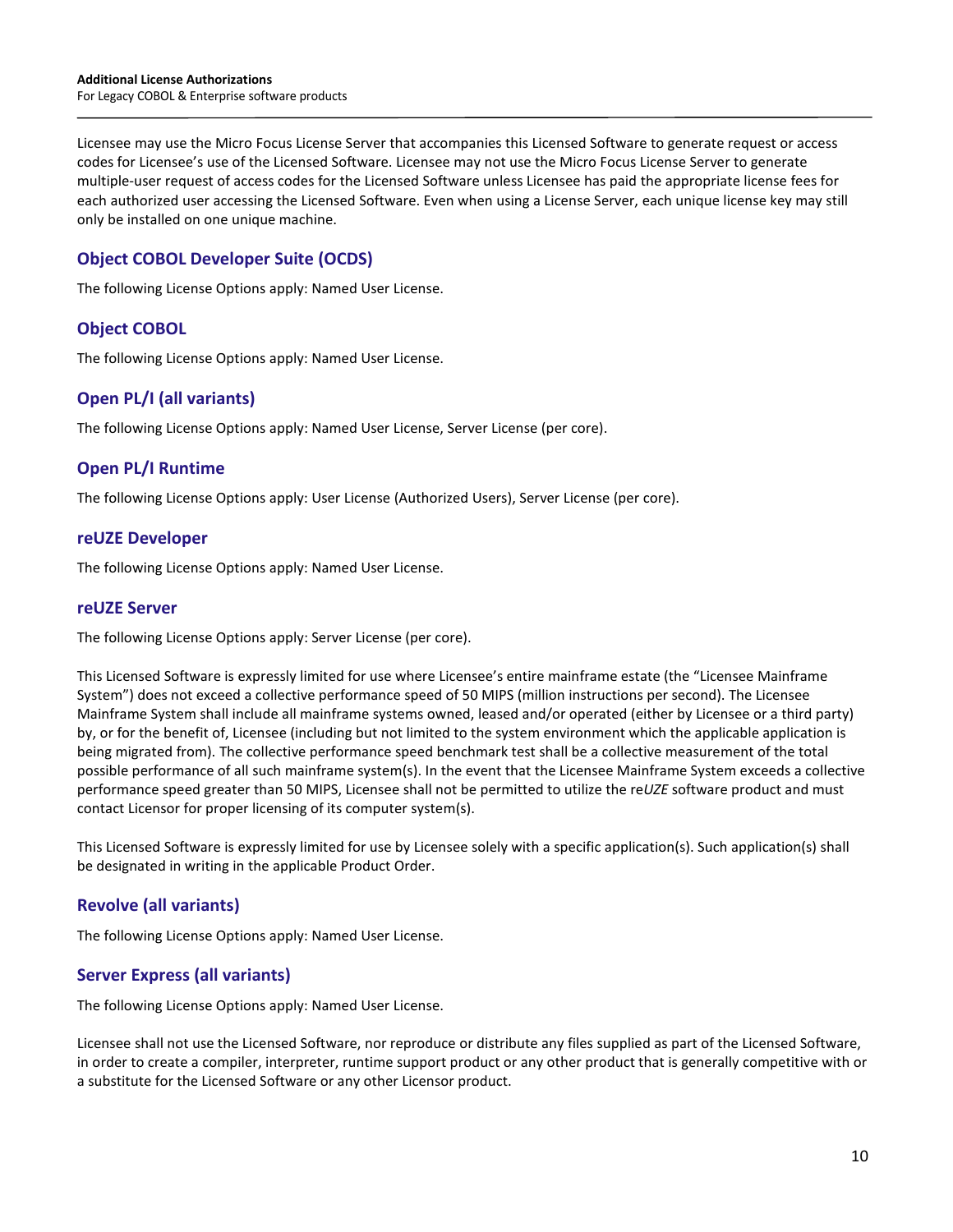This Licensed Software may include or generate limited licenses for Application Server or other application deployment product. If such licenses are included or generated, these limited licenses are provided solely for use by the licensed user(s) of the Licensed Software in order to unit test an application developed with the Licensed Software on the same machine or server used to develop the application and may not be used for system testing, production or deployment. Any use of this limited license outside of the development and unit testing of such applications is not permitted.

# **Server Enterprise Edition (all variants), Server for .NET, Server for COBOL (all variants), Server for Mainframe Migration (all variants), Server for SOA (all variants)**

The following License Options apply: Named User License, User License (Authorized Users), Server License (Concurrent Users), Concurrent (Standard), Concurrent (Transaction/Batch), Server License (per Core), Server License (per IFL).

With any valid and properly granted license to this Licensed Software, Licensee may reproduce and distribute internally, in whole or in part, subject to the applicable License Option as set forth in this ALA and the applicable Product Order, any software application program created by Licensee using the corresponding development program (if separately licensed to Licensee by Licensor) ("Licensee Application Software"). In such event Licensee shall (a) include Licensor's copyright notice for the Licensed Software on any product label and as a part of any sign-on message for such Licensee Application Software product; and (b) indemnify, hold harmless and defend Licensor and its third-party suppliers from and against any claims or lawsuits, including attorneys' fees, legal fees and court costs that arise out of, or result from, the use or distribution of such Licensee Application Software.

Licensee can only reproduce and distribute Licensee Application Software to third parties after entering into a separate distribution agreement with Licensor. Usage and distribution of the Licensee Application Software arises both by the explicit distribution of any Licensee Application Software and by the implicit distribution and usage of any of the Licensee Application Software's functionality when linked into another software application program. Access and/or use of data, results and/or output obtained and/or generated, either directly or indirectly, and in any format whatsoever, through the use of any Licensed Software (such as when a user accesses an application that calls or uses output from another application running the Licensed Software, whether or not on the same machine or server) are deemed to be access and/or use of such Licensed Software. Licensor offers specific production licensing options for distribution to third parties which vary depending upon the license fees paid by Licensee and Licensee should contact its Licensor sales representative for more details.

# **Studio Enterprise Edition (all variants), Studio for COBOL Developers, Studio for ISVs, Studio for Mainframe Migration (all variants)**

The following License Options apply: Named User License.

Licensee shall not use the Licensed Software, nor reproduce or distribute any files supplied as part of the Licensed Software, in order to create a compiler, interpreter, runtime support product or any other product that is generally competitive with or a substitute for the Licensed Software or any other Licensor product.

This Licensed Software may include or generate limited licenses for Server Enterprise Edition, Server for COBOL, or other application deployment product If such licenses are included or generated, these limited licenses are provided solely for use by the licensed user(s) of the Licensed Software in order to unit test an application developed with the Licensed Software on the same machine or server used to develop the application and may not be used for system testing, production or deployment. Any use of this limited license outside of the development and unit testing of such applications is not permitted.

Licensee may use the Micro Focus License Server that accompanies this Licensed Software to generate request or access codes for Licensee's use of the Licensed Software. Licensee may not use the Micro Focus License Server to generate multiple-user request of access codes for the Licensed Software unless Licensee has paid the appropriate license fees for each authorized user accessing the Licensed Software. Even when using a License Server, each unique license key may still only be installed on one unique machine.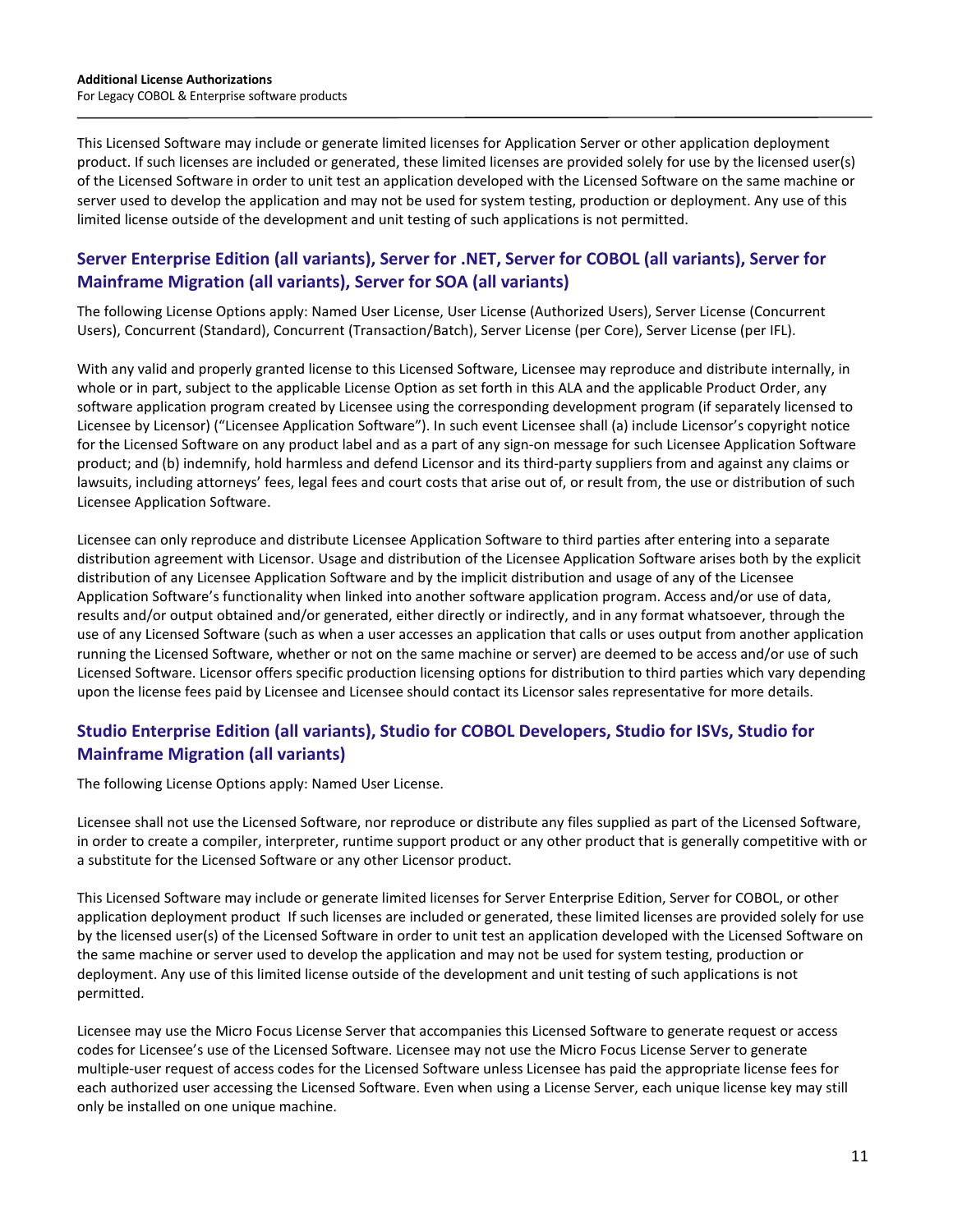Where Micro Focus Studio for COBOL Developers is the Licensed Software, Licensee may utilize the Licensed Software on both the Windows Platform and one UNIX or Linux Platform, which will be designated on the Product Order. Use of the Licensed Software on a different UNIX or Linux Platform than originally licensed or on more than one UNIX or Linux Platform will require additional licenses and the payment of applicable license fees. Licensee may install the Licensed Software on more than one machine or Host Server, so long as the Licensed Software is only used by the same named user on each machine or Host Server.

Where Micro Focus Studio for ISVs is the Licensed Software, Licensee may install the Licensed Software on more than one machine or Host Server, so long as the Licensed Software is only used by the same named user on each machine or Host Server.

# **XDB Maintain (all variants)**

The following License Options apply: Named User License.

# **XDBC (all variants)**

The following License Options apply: User License (Authorized Users), Server License (Authorized Users), Server License (per core).

# **Suites**

| <b>Suite</b>                     | <b>Offering includes</b>            |
|----------------------------------|-------------------------------------|
| <b>Studio Enterprise Edition</b> | ■ Net Express                       |
|                                  | • Server Express                    |
|                                  | • Server Enterprise Edition Windows |
|                                  | • Server Enterprise Edition UNIX    |
| Studio for COBOL Developers      | • Net Express                       |
|                                  | ■ Server Express                    |
|                                  | ■ Server for COBOL Windows          |
|                                  | ■ Server for COBOL UNIX             |
| Studio for ISVs                  | • Net Express                       |
|                                  | • Server Express                    |
|                                  | ■ Server for COBOL Windows          |
|                                  | ■ Server for COBOL UNIX             |

# **Additional License Terms**

The following additional license terms shall apply to any software governed by this ALA:

# **Additional License Restrictions**

Licensee shall not:

1. Permit use or access by any third party to any output directly or indirectly created by the Licensed Software without first paying Licensor any applicable additional fees required by Licensor and entering into a separate distribution license agreement with Licensor. For the avoidance of doubt, third party(ies) include without limitation contractors, outsourcers, Licensee's customers and the public.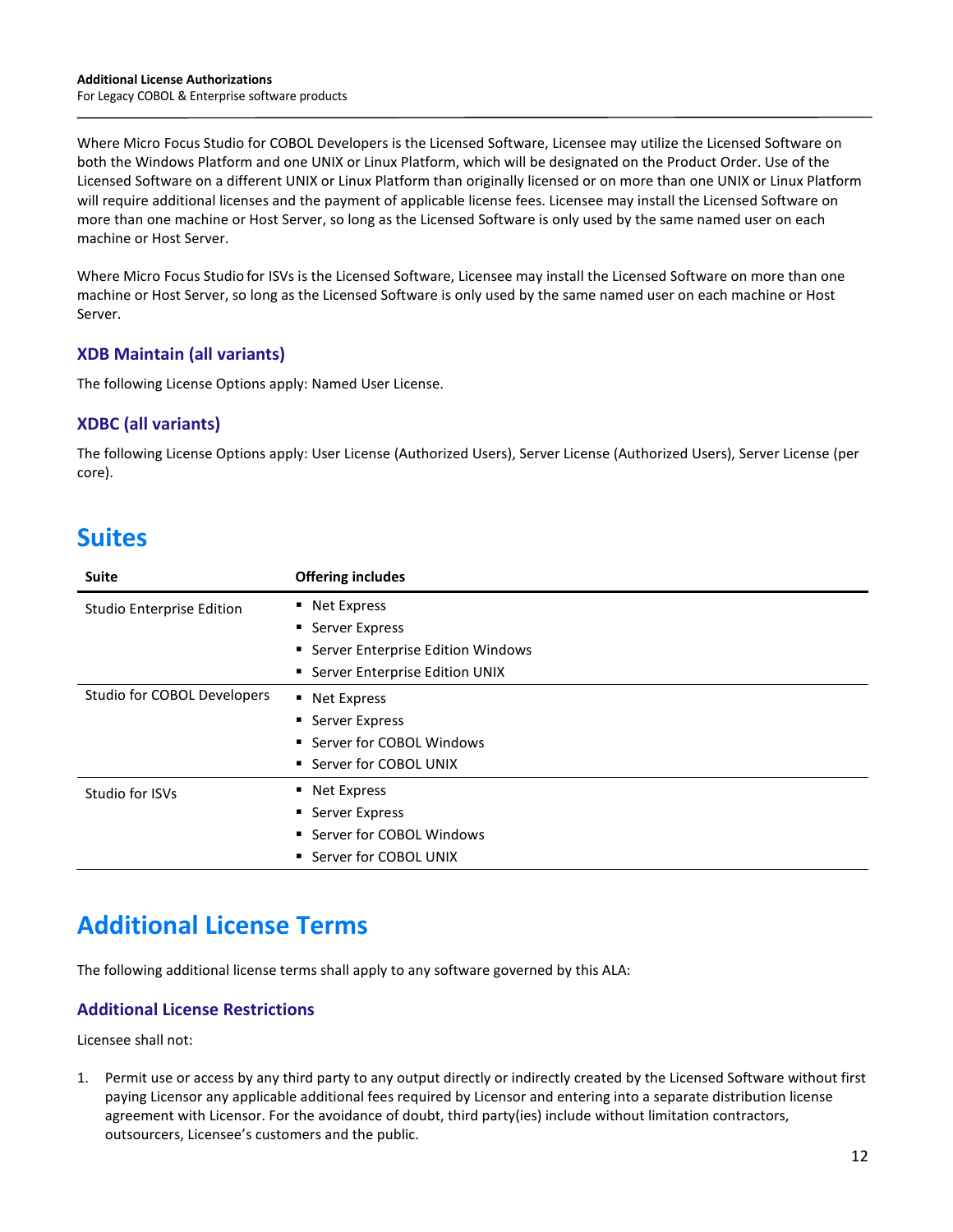- 2. Transfer, ship or use the Licensed Software outside the continent in which it was originally licensed to Licensee without first purchasing an Off-Continent License Extension or otherwise paying Licensor any applicable additional fees required by Licensor. For purposes of the foregoing, "continent" shall mean North America, South America, Europe, Africa, Asia, Australia, or Antarctica.
- 3. Install, use, or access the Licensed Software on, in, or from a Hard Partition, Soft Partition, or Virtual Machine, except where Licensee is otherwise expressly authorized in each instance by Licensor in the applicable Product Order or otherwise in writing separate from this ALA (the "Authorization") which in each event will be subject to Licensee's payment to Licensor of additional applicable fees required by Licensor and, if requested by Licensor, Licensee's written confirmation to Licensor of Licensee's planned installation environment signed by a director or officer of Licensee (accompanied by all information as Licensor reasonably requires to verify). Except as otherwise specified in the Authorization, where authorized in accordance with the foregoing and to the extent applicable to the subject license: (i) such Hard Partition, Soft Partition, or Virtual Machine, may only be tied to one physical machine and shall be considered the entire machine for licensing purposes; and (ii) Licensee shall provide to Licensor, at such times as Licensor may reasonably request, confirmation that Licensee's computer systems comply with the applicable Authorization and the requirements of this ALA. Such confirmation shall be signed by a director or officer of Licensee and shall be accompanied by all information as Licensor reasonably requires to verify that Licensee is utilizing the Licensed Software in compliance with the terms and conditions of this ALA and the Applicable Agreement, including without limitation any relevant hypervisor logs. The foregoing is in addition to Licensor's audit rights under the Applicable Agreement.
- 4. Utilize any software application and/or program created, in whole or in part, with any Development License without first purchasing a valid and properly granted Deployment License.
- 5. Install, access or use the Licensed Software on a Platform other than the Platform for which the Licensed Software was originally licensed to Licensee. Additional licenses for use of the Licensed Software on a Platform other than the one set forth in the applicable Product Order may be available upon payment of an additional license fee.

# **All-or-None Support and Maintenance**

Where Licensee purchases support and/or maintenance for the Licensed Software, Licensee hereby agrees that it shall purchase such support and/or maintenance services for all of Licensee's licensed units of such Licensed Software including all related Development Licenses and Deployment Licenses.

# **Academic Editions/Users**

Where Licensed Software is licensed under the Micro Focus COBOL Academic Program:

- (i) Licensee shall not use the Licensed Software for any purpose other than for non-commercial education or academic research activities;
- (ii) Licensee shall not copy the Licensed Software, nor shall Licensee distribute, transfer or assign the Licensed Software without specific permission from Licensor; and
- (iii) If Licensee is the academic institution using the Licensed Software for teaching purposes, Licensee will manage all student licenses through a license server provided by Licensor in accordance with guidelines provided by Licensor. Licensee agrees to provide reports describing the number of licenses Licensee has issued in each period upon Licensor's request.